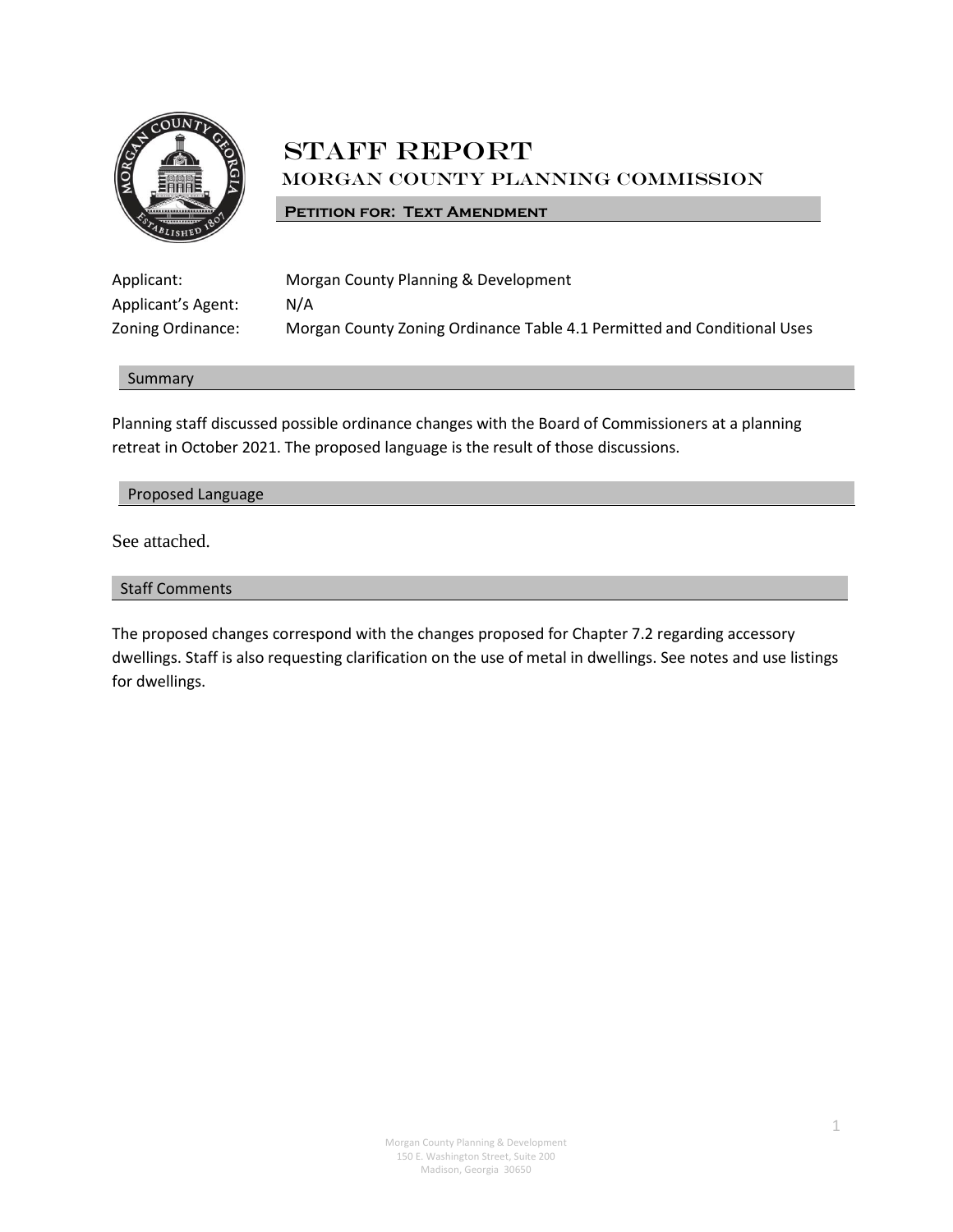## Table 4.1 Permitted and Conditional Uses by Zoning District

# The following table shows uses that are Permitted (P) or Conditionally Permitted (C).

A blank space denotes that the use is prohibited.

| <b>USE DESCRIPTION</b>                   | AG  | AR  | R1             | R2             | R <sub>3</sub> | C1             | C <sub>2</sub> | C <sub>3</sub> | <b>TCO</b>     | MXD3           | 1              | 12           | 13 | LR1     | LR <sub>2</sub> | LR3            | <b>LTCO</b> | <b>RC</b>      | See Sec. |
|------------------------------------------|-----|-----|----------------|----------------|----------------|----------------|----------------|----------------|----------------|----------------|----------------|--------------|----|---------|-----------------|----------------|-------------|----------------|----------|
| <b>Accessory Buildings</b>               | P   | P   | $\overline{P}$ | $\overline{P}$ | $\overline{P}$ | P              | $\overline{P}$ | P              | P              | P              | $\overline{P}$ | P            | P  | P       | P               | $\overline{P}$ | P           | $\overline{P}$ | 7.1      |
|                                          | (p) | (p) | (p)            | (p)            | (p)            |                |                |                | (p)            | (p)            |                |              |    | (p)     | (p)             | (p)            | (p)         |                |          |
| Accessory Dwellings (r)(s)               | CP  | ¢   | G              | C              | ¢              |                |                |                | GP             | C P            |                |              |    | $C$ $P$ | CP              | $C$ $P$        | CP          |                | 7.2      |
|                                          | (q) | P   | ₽              | P              | P              |                |                |                | (q)            | (q)            |                |              |    | (q)     | (q)             | (q)            | (q)         |                |          |
|                                          |     | (q) | (q)            | (q)            | (q)            |                |                |                |                |                |                |              |    |         |                 |                |             |                |          |
| <b>Adult Entertainment Establishment</b> |     |     |                |                |                |                |                |                |                |                |                | C            |    |         |                 |                |             |                | 7.27     |
| Agricultural, Farm, and Animal           | P   | P   | P              | P              | P              |                |                |                |                |                |                |              |    | P       | P               | P              |             |                |          |
| Structures (I)                           |     |     | (d)            | (d)            | (d)            |                |                |                |                |                |                |              |    | (d)     | (d)             | (d)            |             |                |          |
|                                          |     |     | (0)            | (0)            | (o)            |                |                |                |                |                |                |              |    | (o)     | (o)             | (0)            |             |                |          |
| Agricultural-oriented Businesses,        | C   | C   |                |                |                |                |                |                |                |                |                |              |    |         |                 |                |             |                |          |
| including but not limited to the sale of |     | (d) |                |                |                |                |                |                |                |                |                |              |    |         |                 |                |             |                |          |
| nursery products and the sale and repair |     |     |                |                |                |                |                |                |                |                |                |              |    |         |                 |                |             |                |          |
| of farm implements, feed and seed        |     |     |                |                |                |                |                |                |                |                |                |              |    |         |                 |                |             |                |          |
| sales, warehouses, and storage           |     |     |                |                |                |                |                |                |                |                |                |              |    |         |                 |                |             |                |          |
| Airport, Private Airstrip                | C   | C   |                |                |                |                |                | C              |                | C              |                | C            | C  |         |                 |                |             |                |          |
| Airport, Public                          |     |     |                |                |                |                |                |                |                |                |                | C            | C  |         |                 |                |             |                |          |
| Amphitheater                             |     |     |                |                |                |                |                |                |                | P              |                |              |    |         |                 |                |             |                |          |
| Apparel or Shoe Store                    |     |     |                |                |                | P              | P              |                | P              | P              |                |              |    |         |                 |                |             |                |          |
| Apparel and Accessories                  | P   | P   | P              | P              | P              | P              | P              | P              |                |                |                |              |    | P       | P               | P              |             |                | 7.20     |
|                                          | (g) | (g) | (g)            | (g)            | (g)            |                |                |                |                |                |                |              |    | (g)     | (g)             | (g)            |             |                |          |
| Appliance Store                          |     |     |                |                |                | P              | P              | P              | P              | P              |                |              |    |         |                 |                |             |                |          |
| Animal Processing Facility (i)           | C   |     |                |                |                |                |                |                |                |                |                | P            |    |         |                 |                |             |                |          |
| Arts and Crafts Store                    |     |     |                |                |                | $\overline{P}$ | $\overline{P}$ |                | $\overline{P}$ | $\overline{P}$ |                |              |    |         |                 |                |             |                |          |
| Asphalt/Concrete Plant                   |     |     |                |                |                |                |                |                |                |                |                | $\mathsf{C}$ |    |         |                 |                |             |                | 7.3      |
| <b>Assisted Living Community</b>         |     |     |                |                |                | C              | C              |                | $\overline{c}$ | C              |                |              |    |         |                 |                | C           |                | 7.4      |
| <b>Auction House</b>                     |     |     |                |                |                |                |                | P              |                |                |                |              |    |         |                 |                |             |                |          |
| Auction House, Livestock only (i)        | C   |     |                |                |                |                |                | C              |                |                |                |              |    |         |                 |                |             |                |          |
| Automobile and Equipment Rental          |     |     |                |                |                |                | P              | $\overline{P}$ |                |                |                |              |    |         |                 |                |             |                |          |
| Automobile Repair Garage, mechanical     |     |     |                |                |                |                | P              | P              | P              | $\mathsf{C}$   |                |              |    |         |                 |                |             |                |          |
| and body shops, provided all operations  |     |     |                |                |                |                |                |                |                |                |                |              |    |         |                 |                |             |                |          |
| are conducted in a building which shall  |     |     |                |                |                |                |                |                |                |                |                |              |    |         |                 |                |             |                |          |
| not have any opening, other than a       |     |     |                |                |                |                |                |                |                |                |                |              |    |         |                 |                |             |                |          |
| stationary window, within 100 ft. of a   |     |     |                |                |                |                |                |                |                |                |                |              |    |         |                 |                |             |                |          |
| residential zoned district.              |     |     |                |                |                |                |                |                |                |                |                |              |    |         |                 |                |             |                |          |
| <b>Automobile Sales</b>                  |     |     |                |                |                |                | P              | P              |                |                |                |              |    |         |                 |                |             |                |          |
| Automobile Wrecking Yard                 |     |     |                |                |                |                |                |                |                |                |                | C            |    |         |                 |                |             |                |          |
| <b>Bakery or Confectionary Store</b>     |     |     |                |                |                | P              | P              |                | P              | С              |                |              |    |         |                 |                | P           |                |          |
| Bank or Financial Institution            |     |     |                |                |                | P              | P              |                | P              | P              |                |              |    |         |                 |                |             |                |          |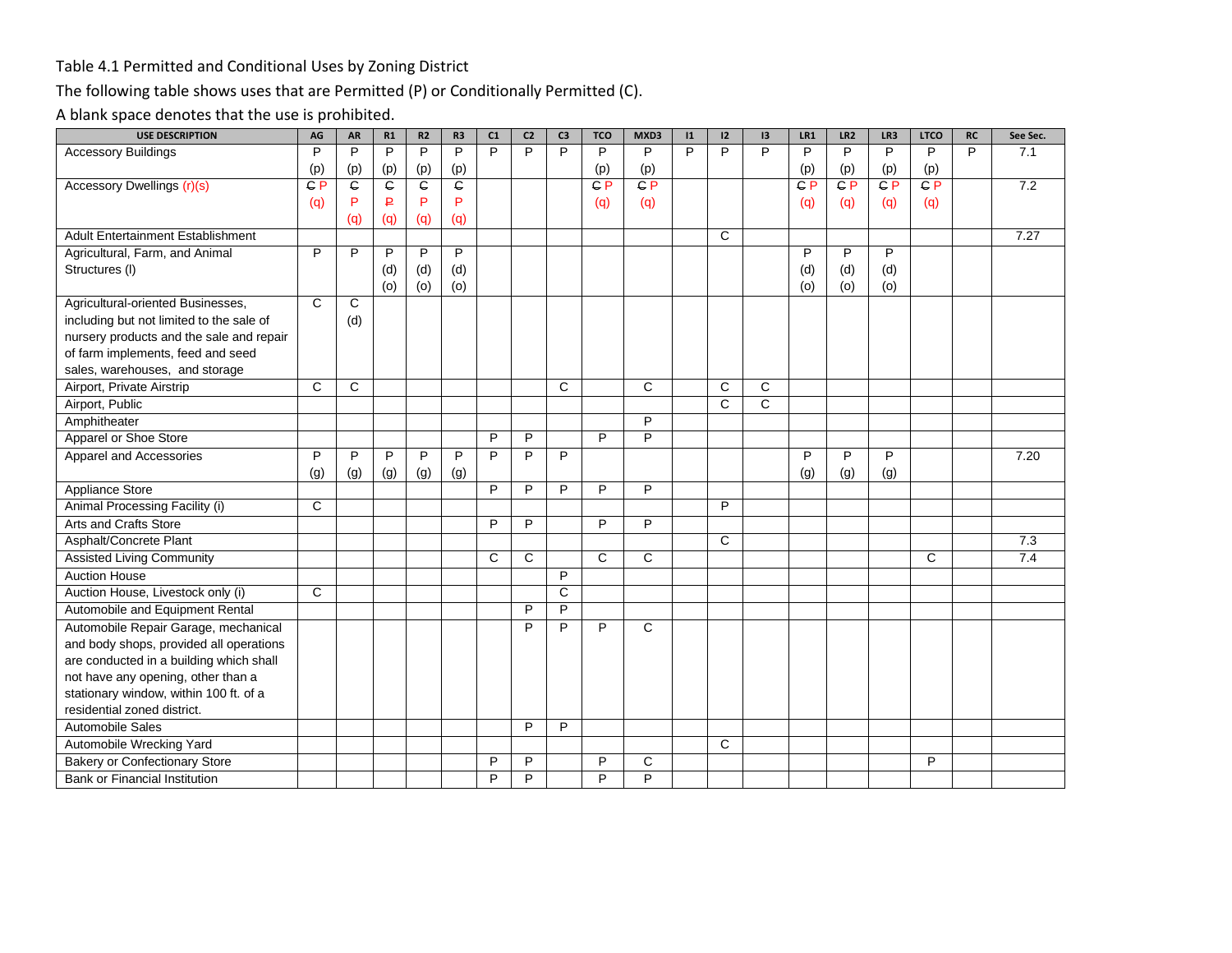| <b>USE DESCRIPTION</b>                      | AG  | <b>AR</b>    | R1           | R2  | R <sub>3</sub> | C1 | C <sub>2</sub> | C <sub>3</sub> | <b>TCO</b> | MXD3           | 1 | 12 | 13 | LR1 | LR <sub>2</sub> | LR3          | <b>LTCO</b>  | <b>RC</b> | See Sec. |
|---------------------------------------------|-----|--------------|--------------|-----|----------------|----|----------------|----------------|------------|----------------|---|----|----|-----|-----------------|--------------|--------------|-----------|----------|
| Barber or Beauty Shop                       | P   | P            | P            | P   | P              | P  | P              |                | P          | P              |   |    |    | P   | P               | P            | P            |           | 7.20     |
|                                             | (g) | (g)          | (g)          | (g) | (g)            |    |                |                |            |                |   |    |    | (g) | (g)             | (g)          |              |           |          |
| <b>Bed and Breakfast</b>                    | C   | $\mathsf{C}$ | $\mathsf{C}$ | C   | C              | C  | C              |                | C          | C              |   |    |    | C   | $\mathsf{C}$    | $\mathsf{C}$ | $\mathsf{C}$ |           | 7.6      |
| Bicycle or Motorcycle Shop                  |     |              |              |     |                |    | P              |                |            |                |   |    |    |     |                 |              |              |           |          |
| <b>Big Box Retail Establishment</b>         |     |              |              |     |                |    |                | $\mathsf{C}$   |            |                |   |    |    |     |                 |              |              |           | 7.7      |
| <b>Billiards</b>                            |     |              |              |     |                | P  | P              |                | P          | C              |   |    |    |     |                 |              |              |           |          |
| Book, Stationary or Card Shop               |     |              |              |     |                | P  | P              |                | P          | $\overline{P}$ |   |    |    |     |                 |              | P            |           |          |
| <b>Bowling Alley</b>                        |     |              |              |     |                |    | P              | P              | P          | $\overline{C}$ |   |    |    |     |                 |              |              |           |          |
| <b>Building and Lumber Supply</b>           |     |              |              |     |                |    |                | P              |            |                |   |    |    |     |                 |              |              |           |          |
| establishments, providing the entire        |     |              |              |     |                |    |                |                |            |                |   |    |    |     |                 |              |              |           |          |
| storage area is properly screened as        |     |              |              |     |                |    |                |                |            |                |   |    |    |     |                 |              |              |           |          |
| required in this ordinance or of a greater  |     |              |              |     |                |    |                |                |            |                |   |    |    |     |                 |              |              |           |          |
| height as required to screen such areas.    |     |              |              |     |                |    |                |                |            |                |   |    |    |     |                 |              |              |           |          |
| All machine operations must be              |     |              |              |     |                |    |                |                |            |                |   |    |    |     |                 |              |              |           |          |
| conducted within a building that does       |     |              |              |     |                |    |                |                |            |                |   |    |    |     |                 |              |              |           |          |
| not have any opening, other than a          |     |              |              |     |                |    |                |                |            |                |   |    |    |     |                 |              |              |           |          |
| stationary window, within 100 feet of a     |     |              |              |     |                |    |                |                |            |                |   |    |    |     |                 |              |              |           |          |
| residentially zoned district.               |     |              |              |     |                |    |                |                |            |                |   |    |    |     |                 |              |              |           |          |
| <b>Bus or Railroad Terminal</b>             |     |              |              |     |                |    | P              | P              |            |                |   |    |    |     |                 |              |              |           |          |
| Cafeteria (serving employees only)          |     |              |              |     |                |    |                |                |            |                |   |    | P  |     |                 |              |              |           |          |
| Camera or Photo Supply Store                |     |              |              |     |                |    | P              |                | P          | P              |   |    |    |     |                 |              |              |           |          |
| Campground and its accessory uses,          |     |              |              |     |                |    |                |                |            |                |   |    |    |     |                 |              |              | C         |          |
| provided that the site plan is approved     |     |              |              |     |                |    |                |                |            |                |   |    |    |     |                 |              |              |           |          |
| by the Morgan County Health Dept.           |     |              |              |     |                |    |                |                |            |                |   |    |    |     |                 |              |              |           |          |
| Accessory uses in the campground may        |     |              |              |     |                |    |                |                |            |                |   |    |    |     |                 |              |              |           |          |
| include a single family dwelling for use    |     |              |              |     |                |    |                |                |            |                |   |    |    |     |                 |              |              |           |          |
| by the on-site manager of the               |     |              |              |     |                |    |                |                |            |                |   |    |    |     |                 |              |              |           |          |
| campground and a self-service laundry       |     |              |              |     |                |    |                |                |            |                |   |    |    |     |                 |              |              |           |          |
| for use by those camping in the             |     |              |              |     |                |    |                |                |            |                |   |    |    |     |                 |              |              |           |          |
| campground. The density of campsites        |     |              |              |     |                |    |                |                |            |                |   |    |    |     |                 |              |              |           |          |
| shall not exceed 1 campsite per 2,703       |     |              |              |     |                |    |                |                |            |                |   |    |    |     |                 |              |              |           |          |
| square feet of land and including half of   |     |              |              |     |                |    |                |                |            |                |   |    |    |     |                 |              |              |           |          |
| the roadway (approximately 16               |     |              |              |     |                |    |                |                |            |                |   |    |    |     |                 |              |              |           |          |
| campsites per acre). The perimeter of       |     |              |              |     |                |    |                |                |            |                |   |    |    |     |                 |              |              |           |          |
| the campsite shall contain a 10 foot        |     |              |              |     |                |    |                |                |            |                |   |    |    |     |                 |              |              |           |          |
| vegetative buffer. A natural strip is       |     |              |              |     |                |    |                |                |            |                |   |    |    |     |                 |              |              |           |          |
| preferred. If a natural buffer strip is not |     |              |              |     |                |    |                |                |            |                |   |    |    |     |                 |              |              |           |          |
| available, a landscaped buffer strip is     |     |              |              |     |                |    |                |                |            |                |   |    |    |     |                 |              |              |           |          |
| required.                                   |     |              |              |     |                |    |                |                |            |                |   |    |    |     |                 |              |              |           |          |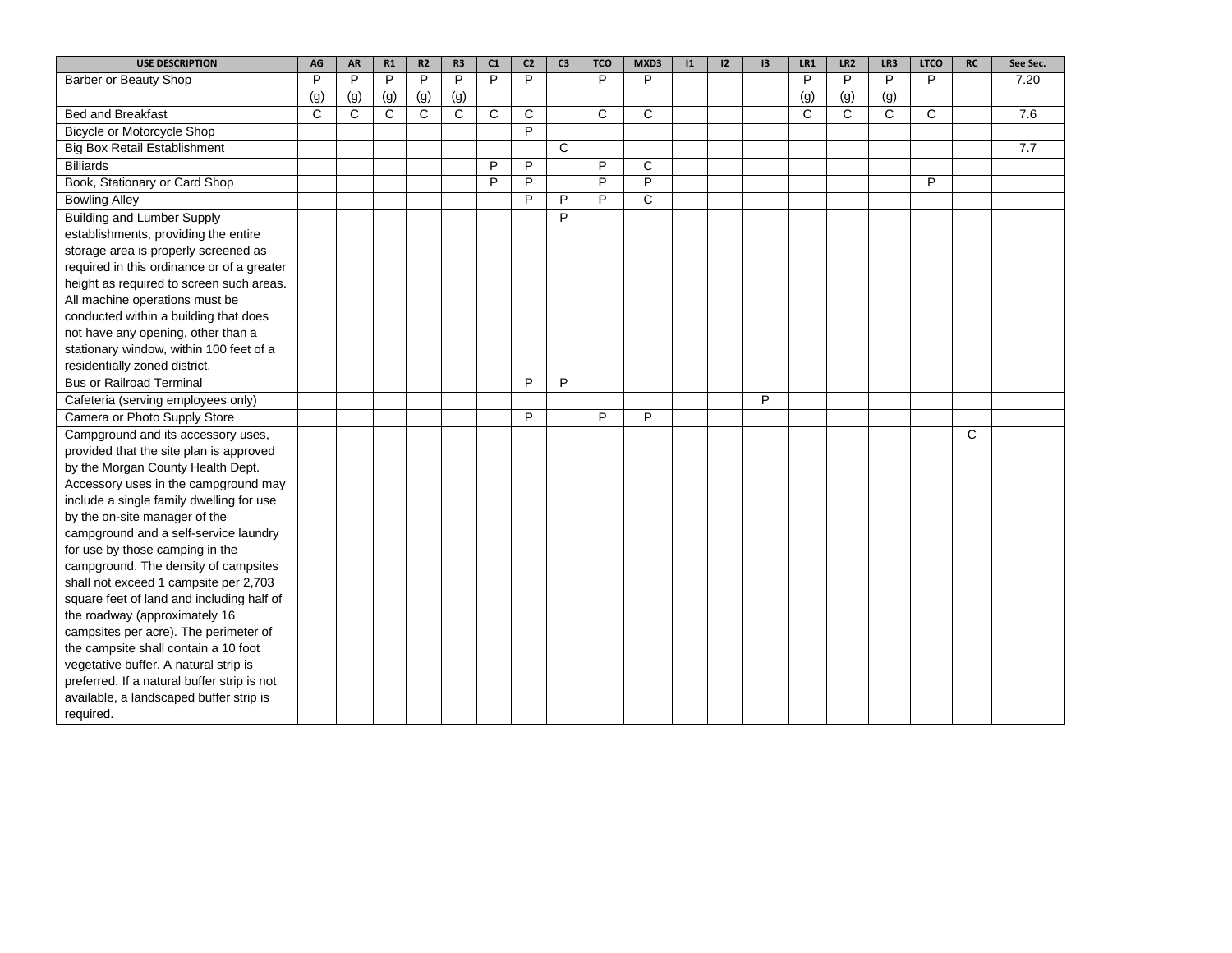| <b>USE DESCRIPTION</b>                      | AG           | AR             | R1  | R <sub>2</sub> | R <sub>3</sub> | C1 | C <sub>2</sub> | C <sub>3</sub> | <b>TCO</b>     | MXD3           | 1 | 12 | 13 | LR1          | LR <sub>2</sub> | LR3          | <b>LTCO</b>    | <b>RC</b> | See Sec. |
|---------------------------------------------|--------------|----------------|-----|----------------|----------------|----|----------------|----------------|----------------|----------------|---|----|----|--------------|-----------------|--------------|----------------|-----------|----------|
| Car Wash, provided that the paved area      |              |                |     |                |                |    | P              | P              | P(e)           | C(e)           |   |    |    |              |                 |              |                |           |          |
| for the vehicle awaiting entrance to the    |              |                |     |                |                |    |                |                |                |                |   |    |    |              |                 |              |                |           |          |
| washing process is located on the same      |              |                |     |                |                |    |                |                |                |                |   |    |    |              |                 |              |                |           |          |
| lot. The paved area must be of sufficient   |              |                |     |                |                |    |                |                |                |                |   |    |    |              |                 |              |                |           |          |
| size to adequately contain the number of    |              |                |     |                |                |    |                |                |                |                |   |    |    |              |                 |              |                |           |          |
| vehicles (at 200 sq. ft. per vehicle) equal |              |                |     |                |                |    |                |                |                |                |   |    |    |              |                 |              |                |           |          |
| to one-third of the practical hourly        |              |                |     |                |                |    |                |                |                |                |   |    |    |              |                 |              |                |           |          |
| capacity of the washing machines. Curb      |              |                |     |                |                |    |                |                |                |                |   |    |    |              |                 |              |                |           |          |
| breaks are limited to 2, not to exceed 30   |              |                |     |                |                |    |                |                |                |                |   |    |    |              |                 |              |                |           |          |
| ft. in width, and located no closer than    |              |                |     |                |                |    |                |                |                |                |   |    |    |              |                 |              |                |           |          |
| 20 ft. to an intersection.                  |              |                |     |                |                |    |                |                |                |                |   |    |    |              |                 |              |                |           |          |
| Catering                                    | P            | P              | P   | P              | P              |    | P              | P              | P              | $\mathsf{C}$   |   |    |    | P            | P               | P            |                |           | 7.20     |
|                                             | (g)          | (g)            | (g) | (g)            | (g)            |    |                |                |                |                |   |    |    | (g)          | (g)             | (g)          |                |           |          |
| Cemetery-Church or Public                   | C            | $\mathsf C$    | C   | $\mathsf{C}$   | C              |    |                |                | $\mathsf{C}$   | $\mathsf C$    |   |    |    | $\mathsf{C}$ | $\mathsf{C}$    | $\mathsf{C}$ | $\mathsf{C}$   |           |          |
| Cemetery-Family Burial Plot                 | C            | $\mathbf C$    |     |                |                |    |                |                |                |                |   |    |    |              |                 |              |                |           | 7.8      |
| <b>Childcare Learning Center</b>            | C            | $\overline{C}$ |     |                |                | P  | P              |                | $\mathbf C$    | С              |   |    |    |              |                 |              | $\mathsf C$    |           | 7.35     |
| Church, Community                           | C            | C              | С   | C              | C              | C  | $\mathbf C$    |                | P              | P              |   |    |    | C            | C               | С            | $\mathsf C$    |           | 7.19     |
| Church, Mega                                |              |                |     |                |                |    |                | $\mathsf{C}$   |                |                |   |    |    |              |                 |              |                |           | 7.19     |
| Church, Neighborhood                        | C            | C              | C   | C              | C              | C  | C              |                | P              | P              |   |    |    | C            | C               | C            | C              |           | 7.19     |
| Clubs/Fraternal Organizations               | C            | C              | C   | C              | C              |    | P              |                | P              | P              |   |    |    | $\mathsf{C}$ | $\mathsf{C}$    | C            |                |           |          |
| Cold Storage Plant                          |              |                |     |                |                |    |                |                |                |                | P | P  |    |              |                 |              |                |           |          |
| <b>Commercial Parking Deck</b>              |              |                |     |                |                |    | C              | C              | C              | C              |   |    |    |              |                 |              |                |           |          |
| Commercial Parking Lot or Garage,           |              |                |     |                |                |    | P              | P              | $\overline{P}$ | P              |   |    |    |              |                 |              | P              |           |          |
| provided no entrance or exit is on the      |              |                |     |                |                |    |                |                |                |                |   |    |    |              |                 |              |                |           |          |
| same block as a school, and the curb        |              |                |     |                |                |    |                |                |                |                |   |    |    |              |                 |              |                |           |          |
| cuts are limited to 2 for each 100 ft. of   |              |                |     |                |                |    |                |                |                |                |   |    |    |              |                 |              |                |           |          |
| storage, each not to exceed 30 ft in        |              |                |     |                |                |    |                |                |                |                |   |    |    |              |                 |              |                |           |          |
| width and not located closer than 20 ft.    |              |                |     |                |                |    |                |                |                |                |   |    |    |              |                 |              |                |           |          |
| to an intersection.                         |              |                |     |                |                |    |                |                |                |                |   |    |    |              |                 |              |                |           |          |
| <b>Community Center</b>                     |              |                |     |                |                |    |                |                | $\overline{P}$ | P              |   |    |    |              |                 |              |                |           |          |
| <b>Community Garden</b>                     | P            | P              | P   | P              | P              |    |                |                | P              | $\overline{P}$ |   |    |    | P            | P               | P            | P              |           |          |
|                                             | $\mathsf{C}$ | $\mathbf C$    | C   | C              |                |    |                |                |                |                |   |    |    | $\mathsf{C}$ | $\mathsf{C}$    |              |                |           | 7.37     |
| <b>Community Living Arrangement</b>         |              |                |     |                |                |    |                |                |                |                |   |    |    |              |                 |              |                |           |          |
| Community Recreation Areas, as part of      | $\mathsf{C}$ | C              | C   | C              | C              |    |                |                |                |                |   |    |    | $\mathsf{C}$ | $\mathsf{C}$    | C            | C              |           |          |
| a new or existing plan of common            |              |                |     |                |                |    |                |                |                |                |   |    |    |              |                 |              |                |           |          |
| development                                 |              |                |     |                |                |    |                |                |                |                |   |    |    |              |                 |              |                |           |          |
| Condominium                                 |              |                |     |                | P              |    |                |                |                | P              |   |    |    |              |                 | P            | P              |           | 7.25     |
| Convenience Store                           |              |                |     |                |                | P  | P              | P              |                | P              |   |    |    |              |                 | С            |                | C         |          |
| <b>Country Clubs</b>                        |              |                |     |                |                |    |                |                |                | $\mathsf{C}$   |   |    |    |              |                 |              | C              |           |          |
| County, State and Federal Uses, which       | P            | P              | P   | P              | P              | P  | P              | P              | P(c)           | P(c)           | P | P  | P  | P            | P               | P            | $\overline{P}$ | P         |          |
| are necessary to the general public         |              |                |     |                |                |    |                |                |                |                |   |    |    |              |                 |              |                |           |          |
| welfare                                     |              |                |     |                |                |    |                |                |                |                |   |    |    |              |                 |              |                |           |          |
| Data Management or Processing Facility      |              |                |     |                |                |    | P              | P              |                |                | P | P  |    |              |                 |              |                |           |          |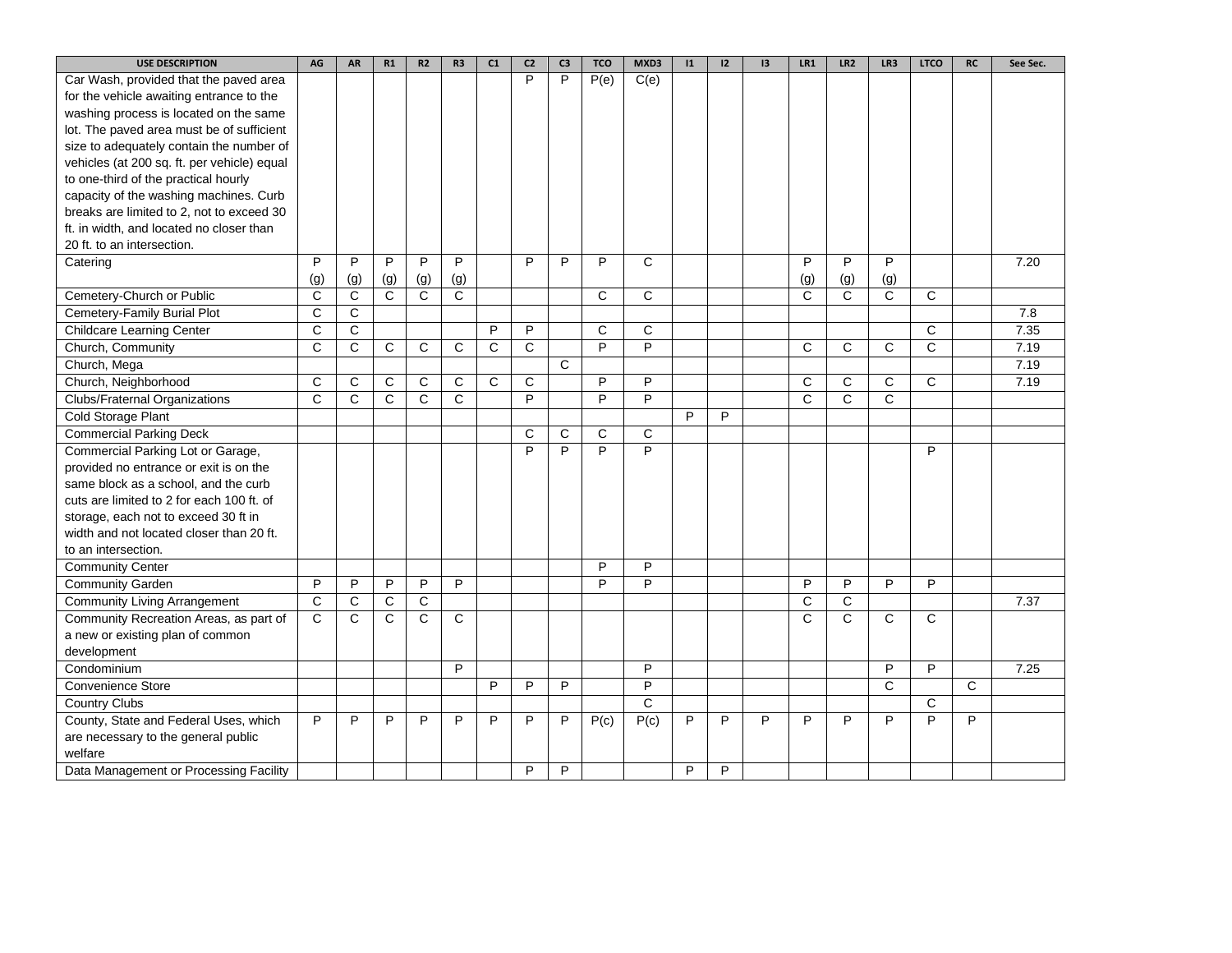| C<br>Daycare Center (serving employees<br>only)<br><b>Dressmaking and Tailoring</b><br>P<br>P<br>P<br>P<br>Drug Store/Pharmacy<br>$\overline{P}$<br>$\overline{P}$<br>$\overline{P}$<br>$\overline{P}$<br>P |      |
|-------------------------------------------------------------------------------------------------------------------------------------------------------------------------------------------------------------|------|
|                                                                                                                                                                                                             |      |
|                                                                                                                                                                                                             |      |
|                                                                                                                                                                                                             |      |
|                                                                                                                                                                                                             |      |
| $\overline{P}$<br>$\mathsf{C}$<br>Dry Cleaning or Laundry<br>P<br>P<br>P                                                                                                                                    |      |
| $\overline{c}$<br>$\mathsf{C}$<br>Dwelling, Tenant, for full time employees                                                                                                                                 |      |
| of working farms when located on the                                                                                                                                                                        |      |
| same lot or tract of land as the principal                                                                                                                                                                  |      |
| residence, on the basis of one                                                                                                                                                                              |      |
| residential structure per minimum                                                                                                                                                                           |      |
| allowable lot acreage in addition to the                                                                                                                                                                    |      |
| minimum lot area required for the                                                                                                                                                                           |      |
| principal residence, and subject to all                                                                                                                                                                     |      |
| dimensional requirements (r)(s)                                                                                                                                                                             |      |
| P<br>P<br>P<br>P<br>$\mathsf{C}$<br>Dwelling, Multi family                                                                                                                                                  | 7.25 |
| $\overline{P}$<br>$\overline{P}$<br>$\overline{P}$<br>Dwelling, Single Family Attached (r)(s)<br>P<br>P<br>P<br>P                                                                                           | 7.25 |
| $\overline{P}$<br>P<br>P<br>P<br>P<br>P<br>P<br>Dwelling, Single Family Detached (r)(s)<br>P<br>P<br>P<br>P                                                                                                 |      |
| <b>Electronics Supply Store</b><br>P                                                                                                                                                                        |      |
| $\mathbf C$<br>$\mathsf C$<br>$\mathsf{C}$<br><b>Event Facility</b><br>C<br>C                                                                                                                               | 7.32 |
| $\overline{P}$<br>$\overline{P}$<br><b>Fabric Store</b><br>P                                                                                                                                                |      |
| P<br>$\overline{P}$<br>Family Daycare Home<br>P<br>P<br>P<br>P<br>C                                                                                                                                         | 7.15 |
| <b>Farm Equipment Sales</b><br>P                                                                                                                                                                            |      |
| P<br>Farmer's Market<br>P<br>P<br>P<br>P<br>P                                                                                                                                                               |      |
| (d)                                                                                                                                                                                                         |      |
| C<br>C<br>Farmstay                                                                                                                                                                                          | 7.33 |
| C<br>P<br>P<br>Farm Store                                                                                                                                                                                   |      |
| P<br>P<br><b>Fitness Center</b><br>P                                                                                                                                                                        |      |
| $\overline{C}$<br>$\overline{P}$<br>Flea Market                                                                                                                                                             |      |
| Florist<br>P<br>P<br>P<br>P                                                                                                                                                                                 |      |
| $\overline{P}$<br>P<br>P<br><b>Forestry Uses</b><br>P<br>P<br>P<br>P<br>P<br>P<br>P<br>P<br>P<br>P<br>P<br>P<br>P<br>P<br>P                                                                                 |      |
| $\overline{P}$<br>P<br>P<br><b>Funeral Home</b>                                                                                                                                                             |      |
| Furniture or Home Furnishings Store<br>P<br>P<br>P<br>P                                                                                                                                                     |      |
| <b>Fuel Generation Plant</b><br>$\overline{P}$                                                                                                                                                              |      |
| P<br><b>Grain Elevator</b><br>P<br>P                                                                                                                                                                        |      |
| P<br>P<br>P<br>P<br>P<br>Greenhouse, Commercial<br>p                                                                                                                                                        |      |
| (d)                                                                                                                                                                                                         |      |
| P<br>P<br>P<br>P<br>P<br>P<br>Greenhouse, Personal                                                                                                                                                          |      |
| <b>Grocery Store/Supermarket</b><br>P<br>P<br>P<br>P<br>P<br>С                                                                                                                                              |      |
| $\overline{c}$<br>$\overline{C}$<br>$\overline{C}$<br>Group Daycare Home<br>C<br>C<br>C<br>C<br>C<br>C                                                                                                      | 7.15 |
| $\mathsf{C}$<br>$\mathsf{C}$<br>$\mathsf C$<br><b>Group Residential Facility</b><br>C<br>C<br>C<br>C                                                                                                        | 7.9  |
| $\overline{P}$<br>Hardware Store (not including building<br>P<br>P<br>P                                                                                                                                     |      |
| or lumber supply stores)                                                                                                                                                                                    |      |
| <b>Heavy Equipment Sales</b><br>P                                                                                                                                                                           |      |
| Helistop<br>C<br>C<br>C<br>C<br>P<br>P<br>C                                                                                                                                                                 |      |
| $\overline{c}$<br>P<br>P<br>Hospital                                                                                                                                                                        |      |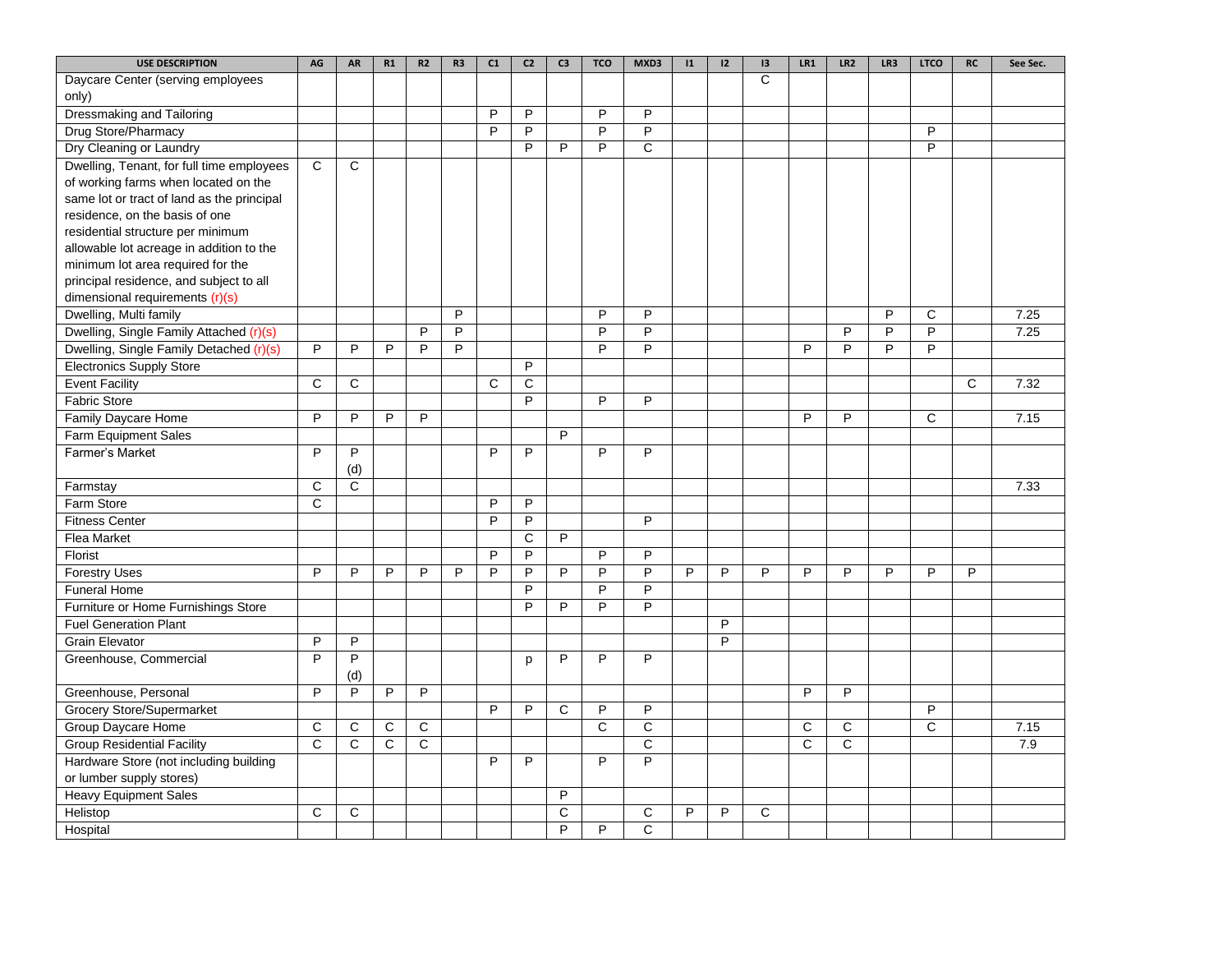| <b>USE DESCRIPTION</b>                      | AG           | AR | R1 | R2 | R <sub>3</sub> | C1 | C <sub>2</sub> | C <sub>3</sub> | <b>TCO</b> | MXD3           | $\mathbf{11}$ | 12           | 13 | LR1            | LR <sub>2</sub> | LR3            | <b>LTCO</b> | RC | See Sec. |
|---------------------------------------------|--------------|----|----|----|----------------|----|----------------|----------------|------------|----------------|---------------|--------------|----|----------------|-----------------|----------------|-------------|----|----------|
| Hunting Preserve, if the following          | C            |    |    |    |                |    |                |                |            |                |               |              |    |                |                 |                |             |    |          |
| conditions are met: a) no firing range or   |              |    |    |    |                |    |                |                |            |                |               |              |    |                |                 |                |             |    |          |
| buildings shall be located within 500 ft.   |              |    |    |    |                |    |                |                |            |                |               |              |    |                |                 |                |             |    |          |
| of a property line; b)the subject property  |              |    |    |    |                |    |                |                |            |                |               |              |    |                |                 |                |             |    |          |
| must contain 50 acres; c) all overnight     |              |    |    |    |                |    |                |                |            |                |               |              |    |                |                 |                |             |    |          |
| accommodations must be subject to all       |              |    |    |    |                |    |                |                |            |                |               |              |    |                |                 |                |             |    |          |
| county ordinances, including the            |              |    |    |    |                |    |                |                |            |                |               |              |    |                |                 |                |             |    |          |
| hotel/motel tax ordinance; d) any           |              |    |    |    |                |    |                |                |            |                |               |              |    |                |                 |                |             |    |          |
| restaurant operated must be for guests      |              |    |    |    |                |    |                |                |            |                |               |              |    |                |                 |                |             |    |          |
| of the hunting preserve only and not        |              |    |    |    |                |    |                |                |            |                |               |              |    |                |                 |                |             |    |          |
| open to the general public                  |              |    |    |    |                |    |                |                |            |                |               |              |    |                |                 |                |             |    |          |
| Individual or Private Boat Dock             | P            | P  | P  | P  | P              |    |                |                |            |                |               |              |    | P              | P               | P              |             |    |          |
| Individual or Public Boat Dock (on Lake     |              |    |    |    |                |    |                |                |            |                |               |              |    | $\overline{P}$ | $\overline{P}$  | $\overline{P}$ | P           |    |          |
| Oconee, for one dwelling unit only)         |              |    |    |    |                |    |                |                |            |                |               |              |    |                |                 |                |             |    |          |
| Individual Manufactured Home, Multi-        | P            | P  |    | P  | P              |    |                |                |            |                |               |              |    |                | P               | P              |             |    | 7.10     |
| Section                                     |              |    |    |    |                |    |                |                |            |                |               |              |    |                |                 |                |             |    |          |
| Individual Manufactured Home, Single        | $\mathsf{C}$ | C  |    |    | P              |    |                |                |            |                |               |              |    |                |                 | P              |             |    | 7.10     |
| Section                                     |              |    |    |    |                |    |                |                |            |                |               |              |    |                |                 |                |             |    |          |
| Industrialized Building, used a night       |              |    |    |    |                |    |                |                |            |                |               |              | P  |                |                 |                |             |    |          |
| watch person's quarters                     |              |    |    |    |                |    |                |                |            |                |               |              |    |                |                 |                |             |    |          |
| Institutional and Philanthropic Uses        |              |    |    |    |                |    |                |                |            | P              |               |              |    |                |                 |                |             |    |          |
| Intermediate Care Home                      |              |    |    |    |                | C  | С              |                | C          | C              |               |              |    |                |                 |                | C           |    | 7.4      |
| Jewelry Store                               |              |    |    |    |                |    | $\overline{P}$ |                | P          | $\overline{P}$ |               |              |    |                |                 |                |             |    |          |
| Junk Yard                                   |              |    |    |    |                |    |                | $\mathsf{C}$   |            |                |               |              |    |                |                 |                |             |    | 7.5      |
| Landfill, Construction and Demolition       |              |    |    |    |                |    |                |                |            |                |               | C            |    |                |                 |                |             |    | 7.11     |
| Waste                                       |              |    |    |    |                |    |                |                |            |                |               |              |    |                |                 |                |             |    |          |
| Landfill, Inert Waste                       |              |    |    |    |                |    |                |                |            |                |               | C            |    |                |                 |                |             |    | 7.11     |
| Landfill, Solid Waste                       |              |    |    |    |                |    |                |                |            |                |               | $\mathsf{C}$ |    |                |                 |                |             |    | 7.11     |
| Laundromat                                  |              |    |    |    |                |    | P              |                | P          | $\overline{P}$ |               |              |    |                |                 |                |             |    |          |
| Library                                     |              |    |    |    |                |    | P              |                | P          | P              |               |              |    |                |                 |                |             |    |          |
| Live-Work Unit                              |              |    |    |    |                | C  | C              |                | P          | $\overline{P}$ |               |              |    |                |                 |                |             |    |          |
| Manufacture/Assembly-Appliances             |              |    |    |    |                |    |                |                |            |                | C             | P            | P  |                |                 |                |             |    |          |
| Manufacture/Assembly-Apparel,               |              |    |    |    |                |    |                |                |            |                | P             | P            | P  |                |                 |                |             |    |          |
| Canvas, Cloth or Fabrics                    |              |    |    |    |                |    |                |                |            |                |               |              |    |                |                 |                |             |    |          |
| Manufacture/Assembly-Chemicals or           |              |    |    |    |                |    |                |                |            |                |               | P            | P  |                |                 |                |             |    |          |
| <b>Chemical Products or Pharmaceuticals</b> |              |    |    |    |                |    |                |                |            |                |               |              |    |                |                 |                |             |    |          |
| Manufacture/Assembly-Communication          |              |    |    |    |                |    |                |                |            |                | P             | P            | P  |                |                 |                |             |    |          |
| Equipment                                   |              |    |    |    |                |    |                |                |            |                |               |              |    |                |                 |                |             |    |          |
| Manufacture/Assembly-Electronic             |              |    |    |    |                |    |                |                |            |                | P             | P            | P  |                |                 |                |             |    |          |
| Components                                  |              |    |    |    |                |    |                |                |            |                |               |              |    |                |                 |                |             |    |          |
| Manufacture/Assembly-Electronic             |              |    |    |    |                |    |                |                |            |                | P             | P            | P  |                |                 |                |             |    |          |
| Transmission or Distribution Equipment      |              |    |    |    |                |    |                |                |            |                |               |              |    |                |                 |                |             |    |          |
| Manufacture/Assembly-Engineering,           |              |    |    |    |                |    |                |                |            |                | P             | P            | P  |                |                 |                |             |    |          |
| Scientific or Research Equipment            |              |    |    |    |                |    |                |                |            |                |               |              |    |                |                 |                |             |    |          |
| Manufacture/Assembly - Food Products        |              |    |    |    |                |    |                |                |            |                | P             | P            | P  |                |                 |                |             |    |          |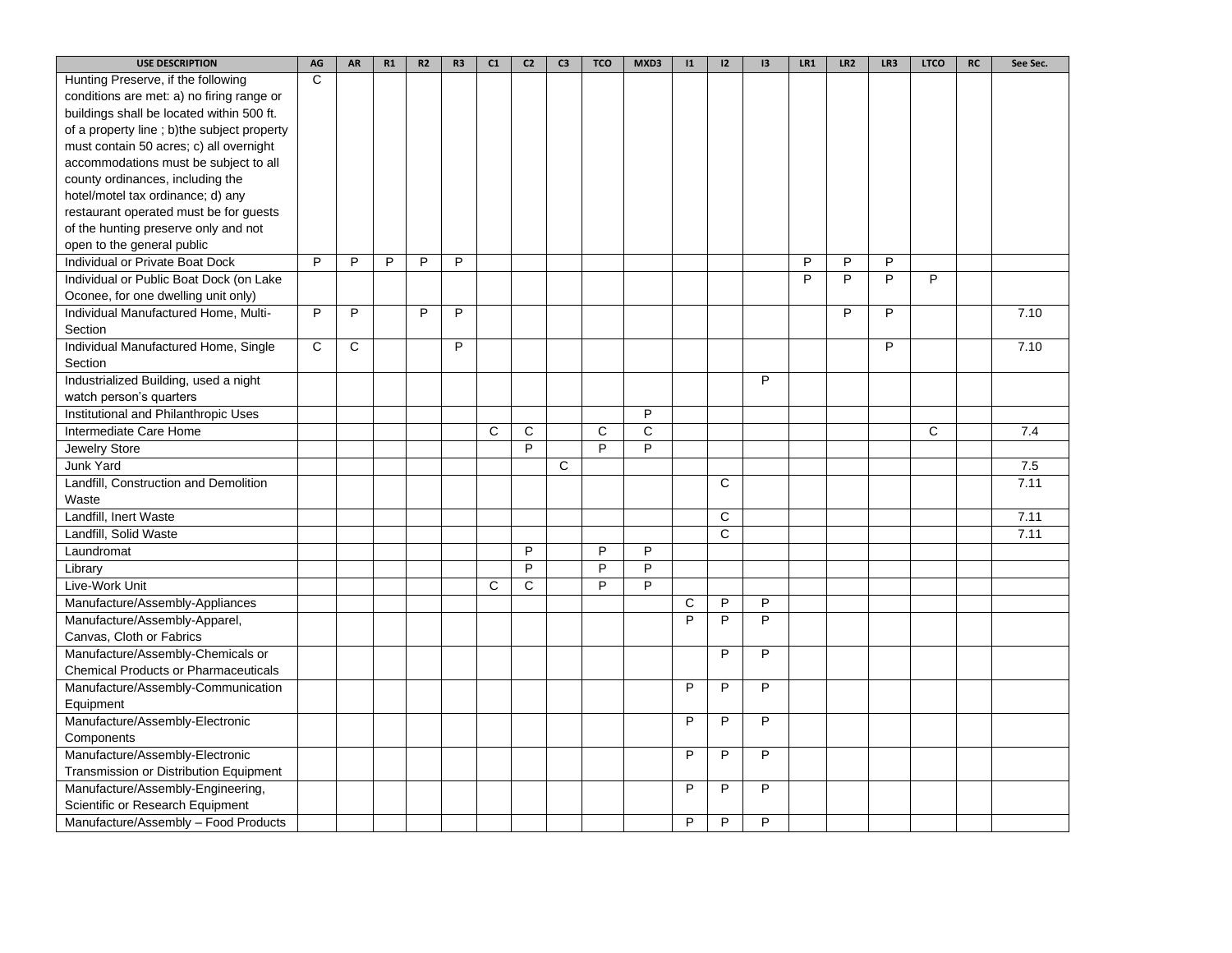| <b>USE DESCRIPTION</b>                 | AG             | AR             | R1             | R2             | R <sub>3</sub> | C1             | C <sub>2</sub> | C <sub>3</sub>        | <b>TCO</b>     | MXD3           | $\mathbf{11}$  | 12             | 13             | LR1 | LR <sub>2</sub> | LR3            | <b>LTCO</b>    | <b>RC</b>      | See Sec. |
|----------------------------------------|----------------|----------------|----------------|----------------|----------------|----------------|----------------|-----------------------|----------------|----------------|----------------|----------------|----------------|-----|-----------------|----------------|----------------|----------------|----------|
| Manufacture/Assembly-Industrial        |                |                |                |                |                |                |                |                       |                |                |                | P              | P              |     |                 |                |                |                |          |
| Machinery                              |                |                |                |                |                |                |                |                       |                |                |                |                |                |     |                 |                |                |                |          |
| Manufacture/Assembly-Measuring or      |                |                |                |                |                |                |                |                       |                |                | P              | P              | P              |     |                 |                |                |                |          |
| Analyzing Equipment                    |                |                |                |                |                |                |                |                       |                |                |                |                |                |     |                 |                |                |                |          |
| Manufacture/Assembly-Medical, Dental,  |                |                |                |                |                |                |                |                       |                |                | $\overline{c}$ | $\overline{P}$ | $\overline{P}$ |     |                 |                |                |                |          |
| Chemical or Pharmaceutical Equipment   |                |                |                |                |                |                |                |                       |                |                |                |                |                |     |                 |                |                |                |          |
| Manufacture/Assembly-Metal or Metal    |                |                |                |                |                |                |                |                       |                |                |                | $\overline{P}$ | $\overline{P}$ |     |                 |                |                |                |          |
| <b>Alloy Products</b>                  |                |                |                |                |                |                |                |                       |                |                |                |                |                |     |                 |                |                |                |          |
| Manufacture/Assembly-Musical           |                |                |                |                |                |                |                |                       |                |                | P              | P              | P              |     |                 |                |                |                |          |
| <b>Instruments or Parts</b>            |                |                |                |                |                |                |                |                       |                |                |                |                |                |     |                 |                |                |                |          |
| Manufacture/Assembly-Souvenirs and     |                |                |                |                |                |                |                |                       |                |                | P              | P              | P              |     |                 |                |                |                |          |
| <b>Novelties</b>                       |                |                |                |                |                |                |                |                       |                |                |                |                |                |     |                 |                |                |                |          |
| Manufacture/Assembly-Toys, Sporting    |                |                |                |                |                |                |                |                       |                |                | P              | P              | P              |     |                 |                |                |                |          |
| or Athletic Equipment                  |                |                |                |                |                |                |                |                       |                |                |                |                |                |     |                 |                |                |                |          |
| Manufacture/Assembly of Transportation |                |                |                |                |                |                |                |                       |                |                |                | P              | P              |     |                 |                |                |                |          |
| (Airplanes, Cars, Trucks. Boats, Etc.) |                |                |                |                |                |                |                |                       |                |                |                |                |                |     |                 |                |                |                |          |
| <b>Manufactured Home Park</b>          |                |                |                |                | $\mathsf{C}$   |                |                |                       |                |                |                |                |                |     |                 | $\mathsf{C}$   |                |                | 7.12     |
| Manufactured Home Sales Lot            |                |                |                |                |                |                |                | P                     |                |                |                |                |                |     |                 |                |                |                |          |
| Marinas                                |                |                |                |                |                |                |                |                       |                |                |                |                |                |     |                 | C              |                | C              |          |
| Medical Clinic or Dental Office        |                |                |                |                |                |                | P              | P                     | P              | $\overline{P}$ |                |                |                |     |                 |                |                |                |          |
| Medical or Dental Laboratory           |                |                |                |                |                |                | P              | P                     | P              |                |                |                |                |     |                 |                |                |                |          |
| Mini Warehouse/Self Storage            |                |                |                |                |                |                |                | P                     |                |                |                |                |                |     |                 |                |                |                |          |
| Miniature Golf                         |                |                |                |                |                |                |                | $\overline{\text{c}}$ |                |                |                |                |                |     |                 |                |                |                |          |
| Mining                                 |                |                |                |                |                |                |                |                       |                |                |                | C              |                |     |                 |                |                |                | 7.3/7.14 |
| Miscellaneous Repair Service           | P              | P              |                |                |                |                | P              | P                     |                |                |                |                |                |     |                 |                |                |                | 7.21     |
|                                        |                | (d)            |                |                |                |                |                |                       |                |                |                |                |                |     |                 |                |                |                |          |
| Mobile Food Truck (n)                  | $\overline{P}$ | $\overline{P}$ | $\overline{P}$ | $\overline{P}$ | $\overline{P}$ | $\overline{P}$ | $\overline{P}$ | $\overline{P}$        |                |                |                |                |                | P   | P               | $\overline{P}$ |                |                | 7.40     |
| Modular Home, qualifying as Dwelling,  | P              | P              | P              | P              | P              |                |                |                       |                |                |                |                |                | P   | P               | $\overline{P}$ | P              |                |          |
| Single Family Detached                 |                |                |                |                |                |                |                |                       |                |                |                |                |                |     |                 |                |                |                |          |
| Motel or Hotel                         |                |                |                |                |                |                | P              | P                     | P              | P              |                |                |                |     |                 |                | $\mathsf{C}$   | $\mathsf{C}$   |          |
| Museum                                 |                |                |                |                |                |                |                |                       | $\overline{P}$ | $\overline{P}$ |                |                |                |     |                 |                |                |                |          |
| Museum, Non-Profit                     | C              | C              |                |                |                | C              | P              |                       |                |                |                |                |                |     |                 |                |                |                |          |
| News and Tobacco Shop                  |                |                |                |                |                | $\overline{P}$ | $\overline{P}$ | P                     | $\overline{P}$ | $\overline{P}$ |                |                |                |     |                 |                |                |                |          |
| Non-mass Production Custom             |                |                |                |                |                |                | $\overline{P}$ | P                     |                |                |                |                |                |     |                 |                |                |                | 7.28     |
| Fabrication/Welding Repair Services    |                |                |                |                |                |                |                |                       |                |                |                |                |                |     |                 |                |                |                |          |
| Non-mass Production Woodworking        | C              | C              |                |                |                |                |                |                       |                |                |                |                |                |     |                 |                |                |                | 7.21     |
| Nursery                                | $\overline{P}$ | $\overline{P}$ |                |                |                |                | C              | P                     | P              | $\overline{P}$ |                |                |                |     |                 |                |                |                |          |
|                                        |                | (d)            |                |                |                |                |                |                       |                |                |                |                |                |     |                 |                |                |                |          |
| Nursing Home                           |                |                |                |                |                | C              | C              |                       | $\overline{c}$ | $\overline{c}$ |                |                |                |     |                 |                |                |                | 7.4      |
| Office Supplies Sales or Service       |                |                |                |                |                | P              | $\overline{P}$ | P                     |                | $\overline{P}$ |                |                |                |     |                 |                |                |                |          |
| Outdoor Storage of materials directly  |                |                |                |                |                |                |                |                       |                |                | C              | C              | C              |     |                 |                |                |                |          |
| related to a permitted use             |                |                |                |                |                |                |                |                       |                |                |                |                |                |     |                 |                |                |                |          |
| <b>Paint Store</b>                     |                |                |                |                |                |                | P              |                       | P              | P              |                |                |                |     |                 |                |                |                |          |
| Passive Recreation Area                | $\overline{P}$ | $\overline{P}$ | P              | P              | $\overline{P}$ |                |                |                       |                |                |                |                |                | P   | $\overline{P}$  | $\overline{P}$ | $\overline{P}$ | $\overline{P}$ |          |
| Pawnshops                              |                |                |                |                |                | P              | P              |                       |                |                |                |                |                |     |                 |                |                |                |          |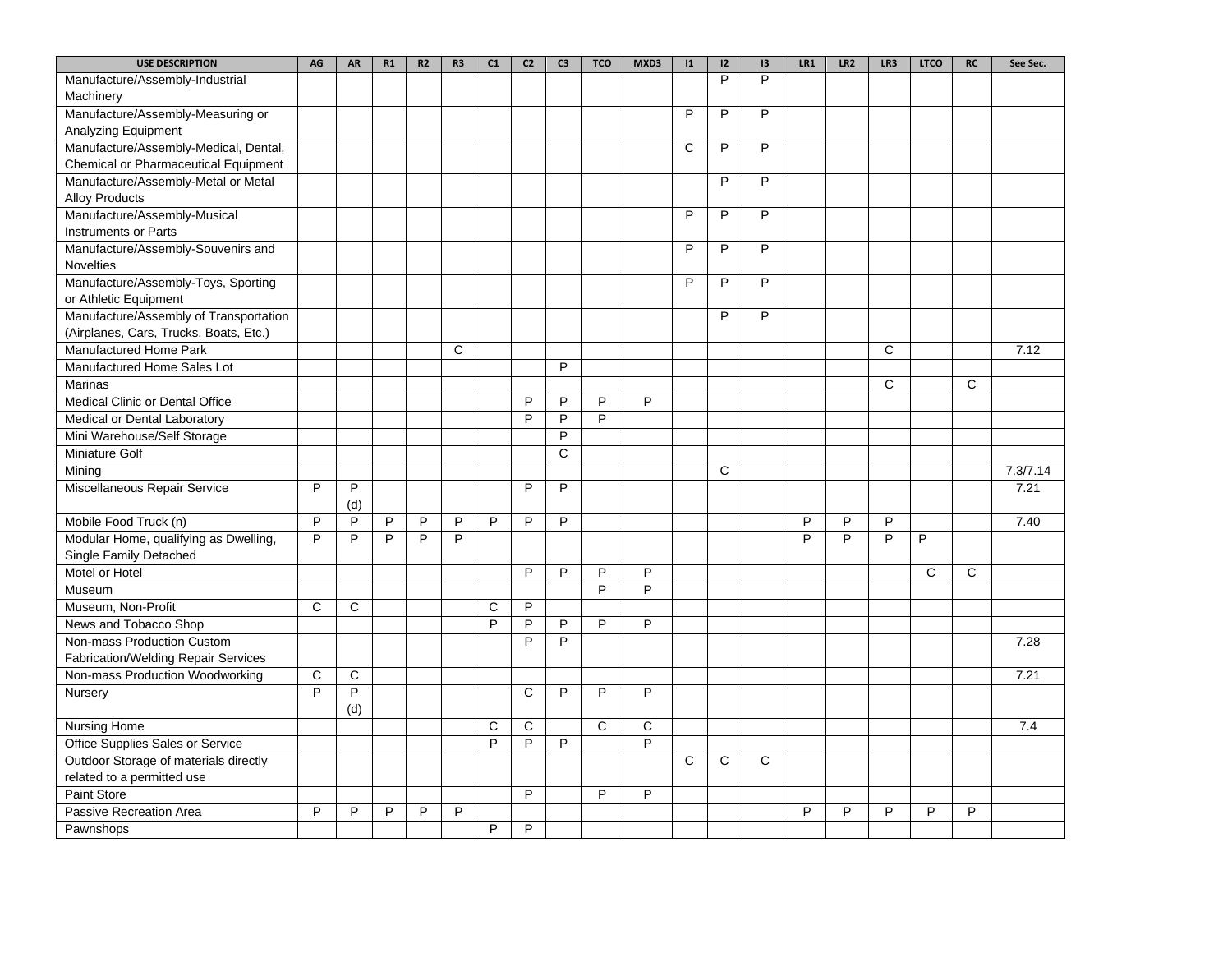| <b>USE DESCRIPTION</b>                      | AG             | AR             | R1           | R2 | R <sub>3</sub> | C1 | C <sub>2</sub> | C <sub>3</sub> | <b>TCO</b>     | MXD3           | $\mathbf{11}$  | 12           | 3    | LR1          | LR <sub>2</sub> | LR3            | <b>LTCO</b>             | <b>RC</b>    | See Sec. |
|---------------------------------------------|----------------|----------------|--------------|----|----------------|----|----------------|----------------|----------------|----------------|----------------|--------------|------|--------------|-----------------|----------------|-------------------------|--------------|----------|
| Permanent Sawmill or Planning Mill          |                |                |              |    |                |    |                |                |                |                |                | P            |      |              |                 |                |                         |              |          |
| Personal Care Home                          | C              | C              | C            | C  |                |    |                |                |                |                |                |              |      |              | C               | C              |                         |              | 7.30     |
| Personal Instruction - Classroom            | P              | P              | P            | P  | P              |    |                |                |                |                |                |              |      | P            | P               | P              |                         |              | 7.39     |
| Personal Instruction - Workshop             | P              | P              |              |    |                |    |                |                |                |                |                |              |      |              |                 |                |                         |              | 7.39     |
| <b>Planned Commercial Development</b>       |                |                |              |    |                |    | $\mathsf{C}$   | C              |                | $\overline{C}$ |                |              |      |              |                 |                |                         |              | 7.7      |
| <b>Planned Industrial Park</b>              |                |                |              |    |                |    |                |                |                |                | P              | P            | P    |              |                 |                |                         |              | 7.16     |
| Portable Band Saw Sawmill, provided         | C              | C              |              |    |                |    |                |                |                |                |                |              |      |              |                 |                |                         |              |          |
| the mill and storage areas are not closer   |                |                |              |    |                |    |                |                |                |                |                |              |      |              |                 |                |                         |              |          |
| than 400 ft. to a property line             |                |                |              |    |                |    |                |                |                |                |                |              |      |              |                 |                |                         |              |          |
| <b>Printing and Publishing Plants</b>       |                |                |              |    |                |    | P              |                |                |                | P              | P            | P    |              |                 |                |                         |              |          |
| Printing, Blueprinting, Bookbinding,        |                |                |              |    |                |    | $\overline{P}$ | P              | $\overline{P}$ |                |                |              |      |              |                 |                |                         |              |          |
| Photo Stating, Lithography                  |                |                |              |    |                |    |                |                |                |                |                |              |      |              |                 |                |                         |              |          |
| Professional or Business Office             |                |                |              |    |                | P  | P              |                | P              | P              | P              |              | P(a) |              |                 |                | $\overline{P}$          |              |          |
| <b>Professional Service Establishment</b>   |                |                |              |    |                |    |                |                |                | P              |                |              |      |              |                 |                |                         |              |          |
| Public Utility Structures, Buildings and    | P              | P              | P            | P  | P              | P  | P              | P              | P              | $\overline{P}$ | P              | P            | P    | P            | P               | P              | P                       | P            |          |
| Substations (k)                             |                |                |              |    |                |    |                |                |                |                |                |              |      |              |                 |                |                         |              |          |
| Radio Station                               | C              |                |              |    |                |    |                | P              |                |                | P              | P            |      |              |                 |                |                         |              |          |
| <b>Recreational Facilities</b>              | C              |                | C            | C  | C              |    |                |                | P              | P              |                |              |      | C            | C               | C              | C                       |              | 7.17     |
| <b>Recreational Vehicle Parks</b>           |                |                |              |    | $\overline{c}$ |    |                |                |                |                |                |              |      |              |                 | $\overline{C}$ |                         |              | 7.18     |
| <b>Recycling Facilities</b>                 |                |                |              |    |                |    |                |                |                |                | C              | $\mathsf C$  |      |              |                 |                |                         |              | 7.31     |
| Regional Distribution Headquarters, incl.   |                |                |              |    |                |    |                |                |                |                | $\mathbf C$    | $\mathsf{C}$ | C    |              |                 |                |                         |              |          |
| indoor storage                              |                |                |              |    |                |    |                |                |                |                |                |              |      |              |                 |                |                         |              |          |
| Rental, Long Term (Home)                    | P              | P              | P            | P  | P              |    |                |                |                |                |                |              |      | P            | P               | P              |                         |              |          |
| Rental, Short Term (Home)                   | $\mathsf{C}$   |                |              |    | $\overline{c}$ |    |                |                | $\mathsf{C}$   | $\overline{c}$ |                |              |      |              |                 | $\overline{C}$ | $\overline{c}$          |              | 7.29     |
| Research Development and Testing            |                |                |              |    |                |    |                |                | $\overline{P}$ |                |                |              | P    |              |                 |                |                         |              |          |
| Laboratories                                |                |                |              |    |                |    |                |                |                |                |                |              |      |              |                 |                |                         |              |          |
| <b>Rental Store</b>                         |                |                |              |    |                |    |                | P              |                |                |                |              |      |              |                 |                |                         |              |          |
| Repair Shop-appliances & household          |                |                |              |    |                |    |                |                | P              | P              |                |              |      |              |                 |                |                         |              |          |
| <b>Residential Home Occupations</b>         | P              | P              | P            | P  | P              |    |                |                |                |                |                |              |      | P            | P               | P              | C                       |              | 7.20     |
| Restaurant                                  |                |                |              |    |                | P  | P              | P              | P              | P              |                |              |      |              |                 |                | $\overline{P}$          | C            |          |
| Restaurant, incl. drive in                  |                |                |              |    |                |    | $\overline{P}$ |                | $\overline{P}$ | $\overline{c}$ |                |              |      |              |                 |                | $\overline{\mathsf{c}}$ |              |          |
| <b>Retail Sales for Recreation Oriented</b> |                |                |              |    |                |    |                |                |                |                |                |              |      |              |                 |                | P                       | $\mathsf{C}$ |          |
| Merchandise                                 |                |                |              |    |                |    |                |                |                |                |                |              |      |              |                 |                |                         |              |          |
| <b>Rural Home Occupations</b>               | P              | P              |              |    |                |    |                |                |                |                |                |              |      |              |                 |                |                         |              | 7.21     |
| Sale of Products grown, produced or         | $\overline{P}$ | $\overline{P}$ |              |    |                | P  | $\overline{P}$ | $\overline{P}$ |                |                | $\overline{P}$ | P            |      |              |                 |                |                         |              |          |
| processed on premises owned by seller,      |                | (d)            |              |    |                |    |                |                |                |                |                |              |      |              |                 |                |                         |              |          |
| provided the Director has determined        |                |                |              |    |                |    |                |                |                |                |                |              |      |              |                 |                |                         |              |          |
| that there are adequate pull off lanes      |                |                |              |    |                |    |                |                |                |                |                |              |      |              |                 |                |                         |              |          |
| and parking available, and the use does     |                |                |              |    |                |    |                |                |                |                |                |              |      |              |                 |                |                         |              |          |
| not adversely affect future adjacent        |                |                |              |    |                |    |                |                |                |                |                |              |      |              |                 |                |                         |              |          |
| residential uses or impede traffic          |                |                |              |    |                |    |                |                |                |                |                |              |      |              |                 |                |                         |              |          |
| Schools, Dance, Martial Arts, Etc.          |                |                |              |    |                | P  | P              |                | P              | P              |                |              |      |              |                 |                |                         |              |          |
| Schools, Kindergartens & Playschools        |                |                |              |    |                |    |                |                | P              | P              |                |              |      |              | C               | C              |                         |              |          |
| (j)                                         |                |                |              |    |                |    |                |                |                |                |                |              |      |              |                 |                |                         |              |          |
| Schools, Private (j)                        | C              | $\mathbf C$    | $\mathsf{C}$ | C  | $\mathsf C$    |    |                |                | P              | P              |                |              | C    | $\mathsf{C}$ | C               | $\mathbf C$    | C                       |              |          |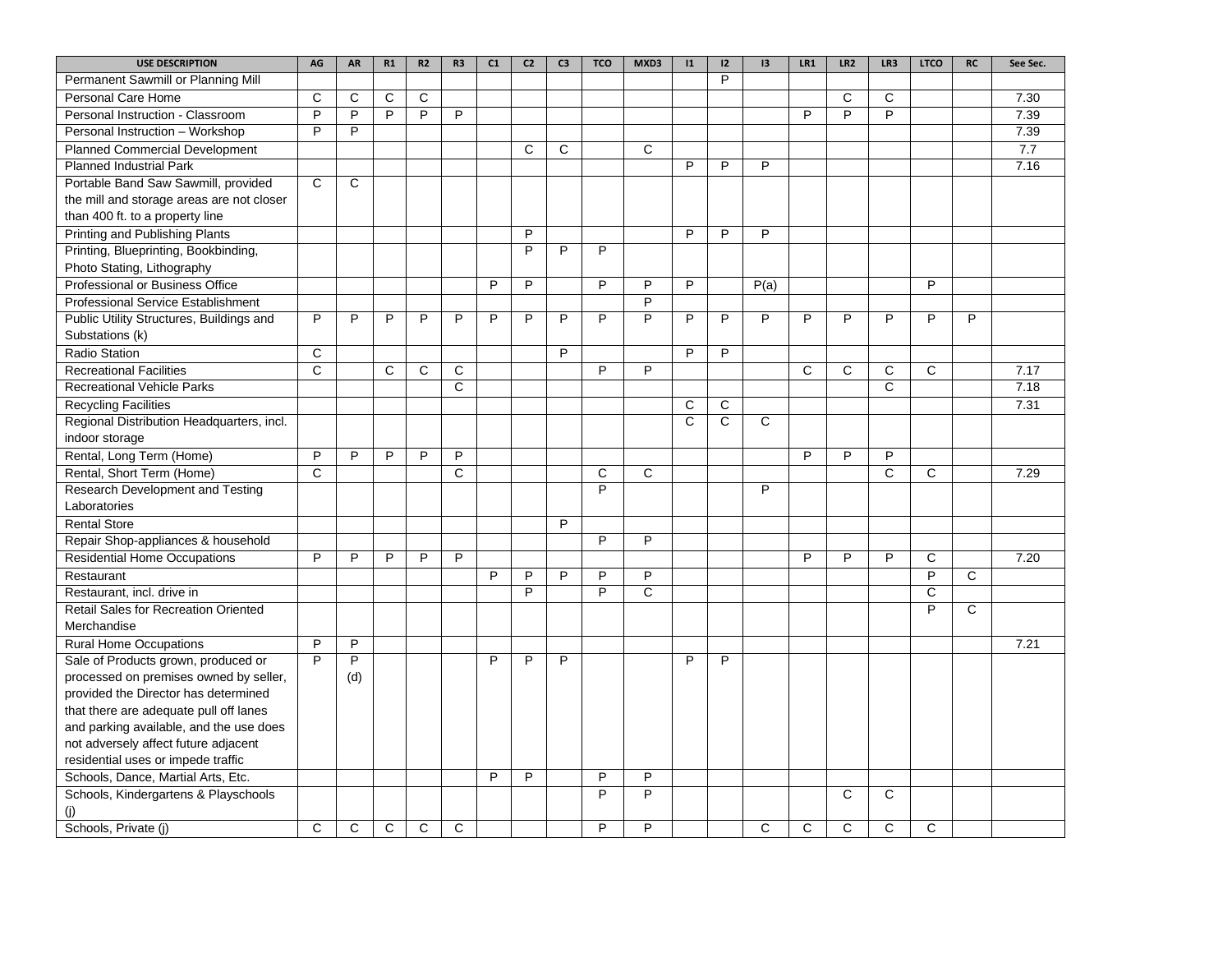| <b>USE DESCRIPTION</b>                                      | AG             | AR             | R1           | R <sub>2</sub> | R3             | C1             | C <sub>2</sub> | C <sub>3</sub> | <b>TCO</b>     | MXD3           | 1              | 12             | 3              | LR1          | LR2          | LR3          | <b>LTCO</b>    | RC           | See Sec. |
|-------------------------------------------------------------|----------------|----------------|--------------|----------------|----------------|----------------|----------------|----------------|----------------|----------------|----------------|----------------|----------------|--------------|--------------|--------------|----------------|--------------|----------|
| Schools, Public (i)                                         | $\mathsf{C}$   | C              | C            | C              | C              |                |                |                | P              | P              |                |                |                | C            | C            | C            | C              |              |          |
| Schools, Secondary, Campus (j)                              | C              | $\mathsf C$    | C            | C              | $\overline{c}$ |                |                |                | P              |                |                |                |                | $\mathbf C$  | $\mathsf{C}$ | C            | $\overline{c}$ |              |          |
| Schools, Secondary, Satellite (j)                           | C              | C              | C            | C              | C              |                |                |                |                |                |                |                |                | C            | C            | C            | $\mathbf C$    |              |          |
| Service and Fueling Station                                 |                |                |              |                |                | P              | P              | P              |                |                |                |                |                |              |              | $\mathsf{C}$ |                | $\mathbf C$  | 7.22     |
| Service and Repair Shop                                     |                |                |              |                |                |                | P              | P              |                |                |                |                | P(b)           |              |              |              |                |              |          |
| Shopping Center, less than 80,000 sq. ft                    |                |                |              |                |                |                |                | P              | P              | P              |                |                |                |              |              |              |                |              |          |
| <b>Skating Rink</b>                                         |                |                |              |                |                |                | P              | P              |                |                |                |                |                |              |              |              |                |              |          |
| Solar Energy System- Building mounted                       | P              | P              | P            | P              | P              | P              | P              | P              | P              | P              | P              | P              | P              | P            | P            | P            | P              | P            |          |
| Solar Energy System-Ground mounted                          | $\overline{P}$ | $\overline{P}$ |              |                |                | $\overline{P}$ | $\overline{P}$ | $\overline{P}$ |                |                | $\overline{P}$ | $\overline{P}$ | $\overline{P}$ |              |              |              |                |              |          |
| Solar Energy System-Solar Farm                              | C              |                |              |                |                |                |                | C              |                |                |                |                |                |              |              |              |                |              |          |
| <b>Sporting Goods Store</b>                                 |                |                |              |                |                |                | $\overline{P}$ | $\overline{P}$ | P              | $\overline{P}$ |                |                |                |              |              |              |                |              |          |
| <b>Storm Shelters</b>                                       | P              | P              | P            | P              | P              |                |                |                |                |                |                |                |                | P            | P            | P            | P              | P            | 7.23     |
| Swimming Pools, Commercial                                  | C              | $\mathsf{C}$   | $\mathsf{C}$ | $\mathsf{C}$   | $\overline{C}$ | $\mathsf{C}$   | P              |                |                |                |                |                |                | $\mathsf{C}$ | $\mathsf{C}$ | $\mathsf{C}$ | $\mathsf{C}$   | $\mathsf{C}$ |          |
| Swimming Pools, Residential                                 | P              | P              | P            | P              | P              |                |                |                |                |                |                |                |                | P            | P            | P            | P              |              | 7.24     |
| <b>Tattoo Establishment</b>                                 |                |                |              |                |                |                | P              |                |                |                |                |                |                |              |              |              |                |              |          |
| Taxi or Passenger Delivery System                           |                |                |              |                |                |                | P              |                |                |                |                |                |                |              |              |              |                |              |          |
| Temporary Buildings (m)                                     | P              | P              | P            | P              | P              | P              | P              | P              | P              | P              | P              | P              | P              | P            | P            | P            | P              | P            |          |
| Temporary Commercial Use (h)                                |                |                |              |                |                | $\overline{P}$ | $\overline{P}$ |                | $\overline{P}$ | $\overline{P}$ |                |                |                |              |              |              |                |              |          |
| Theater                                                     |                |                |              |                |                |                | P              |                | P              | P              |                |                |                |              |              |              |                |              |          |
| Townhomes                                                   |                |                |              |                | $\overline{P}$ |                |                |                | $\overline{P}$ | $\overline{P}$ |                |                |                |              |              | P            | $\overline{P}$ |              | 7.25     |
| <b>Transmission Towers</b>                                  | $\bullet$      | $\bullet$      | $\bullet$    | $\bullet$      | $\bullet$      | $\bullet$      | $\bullet$      | $\bullet$      | $\bullet$      | $\bullet$      | $\bullet$      | $\bullet$      | $\bullet$      | $\bullet$    | $\bullet$    | $\bullet$    |                |              | 7.26     |
| <b>Travel Agency</b>                                        |                |                |              |                |                |                | P              |                | P              | P              |                |                |                |              |              |              |                |              |          |
| Truck Terminals, provided that all                          |                |                |              |                |                |                |                |                |                |                | P              | P              |                |              |              |              |                |              |          |
| acceleration and deceleration lanes of at                   |                |                |              |                |                |                |                |                |                |                |                |                |                |              |              |              |                |              |          |
| least 200 ft. are provided for trucks                       |                |                |              |                |                |                |                |                |                |                |                |                |                |              |              |              |                |              |          |
| entering or leaving the site and that                       |                |                |              |                |                |                |                |                |                |                |                |                |                |              |              |              |                |              |          |
| generated truck traffic will not create a                   |                |                |              |                |                |                |                |                |                |                |                |                |                |              |              |              |                |              |          |
| safety hazard or unduly impede traffic.                     |                |                |              |                |                |                |                |                |                |                |                |                |                |              |              |              |                |              |          |
| Trucking and Motor Freight Company                          |                |                |              |                |                |                |                | P              |                |                |                |                |                |              |              |              |                |              |          |
| Veterinary Hospital or Animal Shelter,                      |                |                |              |                |                |                | $\overline{P}$ |                | P              | $\overline{C}$ |                |                |                |              |              |              |                |              |          |
| provided adequate opaque screening by                       |                |                |              |                |                |                |                |                |                |                |                |                |                |              |              |              |                |              |          |
| a wall or fence at least 6 ft. high is                      |                |                |              |                |                |                |                |                |                |                |                |                |                |              |              |              |                |              |          |
| provided for areas where horses, dogs                       |                |                |              |                |                |                |                |                |                |                |                |                |                |              |              |              |                |              |          |
| or other animals are not kept in stalls or                  |                |                |              |                |                |                |                |                |                |                |                |                |                |              |              |              |                |              |          |
| cages.                                                      |                |                |              |                |                |                |                |                |                |                |                |                |                |              |              |              |                |              |          |
| Veterinary Hospital, Clinic, or Kennel,                     | C              | C              |              |                |                |                |                |                |                |                |                |                |                |              |              |              |                |              |          |
| provided no structure for the keeping of                    |                |                |              |                |                |                |                |                |                |                |                |                |                |              |              |              |                |              |          |
| animals is located within 200 ft. of a                      |                |                |              |                |                |                |                |                |                |                |                |                |                |              |              |              |                |              |          |
| property line                                               |                |                |              |                |                |                |                | P              |                |                |                | P              |                |              |              |              |                |              |          |
| Warehouse (Commercial, Wholesale                            |                |                |              |                |                |                |                |                |                | P              | P              |                |                |              |              |              |                |              |          |
| Trade, Distribution, or Storage)<br><b>Wellness Retreat</b> | C              | C              |              |                |                |                |                |                |                |                |                |                |                |              |              |              |                |              | 7.36     |
|                                                             |                |                |              |                |                |                |                | P              |                |                |                |                |                |              |              |              |                |              |          |
| <b>Wholesale Outlet</b><br><b>Woodworking Establishment</b> |                |                |              |                |                |                | P              | P              | P              | P              | P              | P              |                |              |              |              |                |              |          |
|                                                             | C              |                |              |                |                |                | $\mathsf{C}$   |                |                |                |                |                |                |              |              |              |                |              | 7.34     |
| Zoo Facility                                                |                |                |              |                |                |                |                |                |                |                |                |                |                |              |              |              |                |              |          |
|                                                             |                |                |              |                |                |                |                |                |                |                |                |                |                |              |              |              |                |              |          |

• See Section 7.26 for Permitted Tower Types